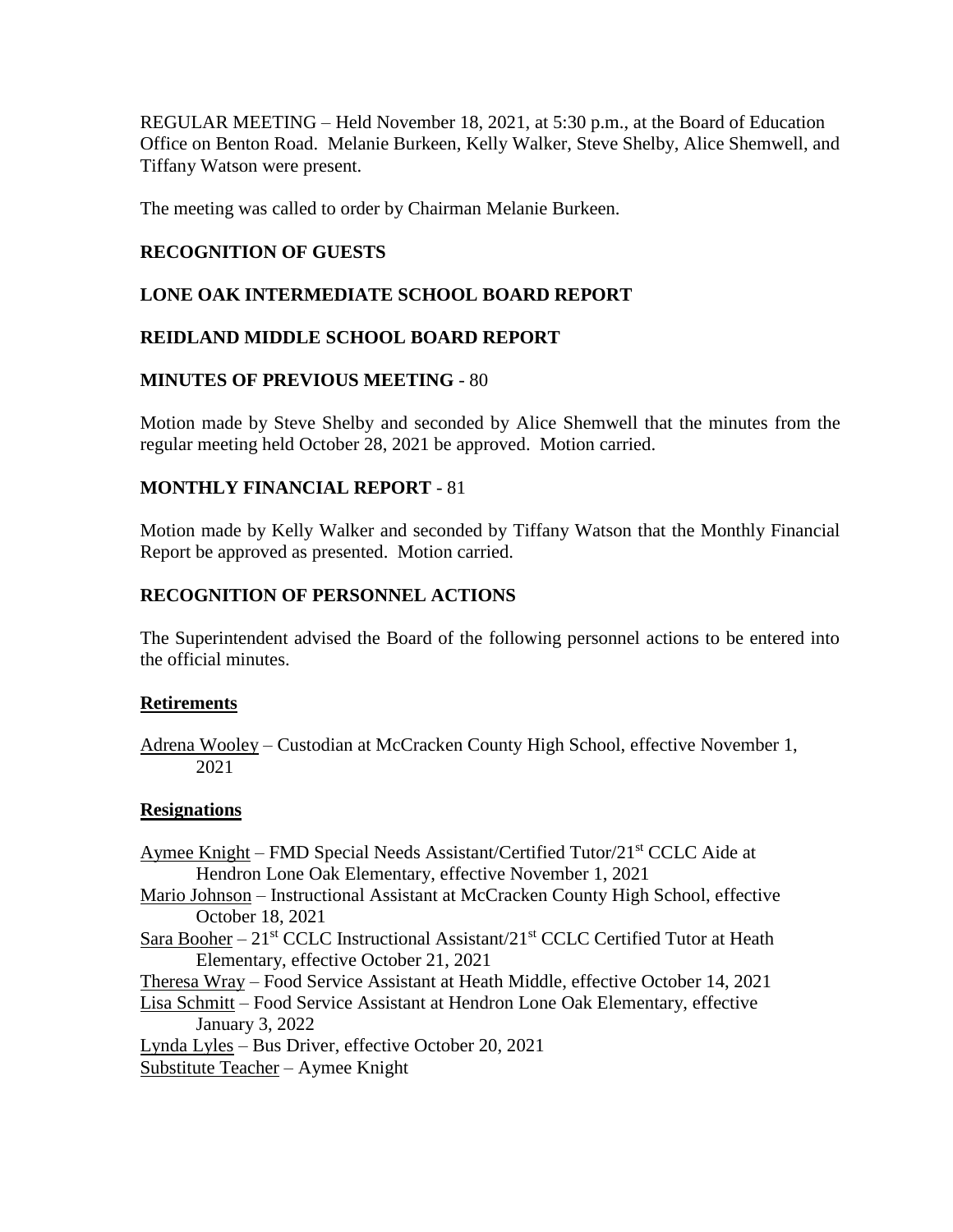# **Personnel cont'd**

### **Transfers**

Tracy English – From Food Service Manager at Lone Oak Elementary to Day Shift Custodian at McCracken County High School, effective November 1, 2021

Lauren Holland – From Food Service Assistant at McCracken County High School to Food Service Assistant at Lone Oak Elementary, effective November 2, 2021

#### **Appointments**

- Penny Mullen 3<sup>rd</sup> Grade Homeroom teacher at Reidland Elementary, effective October 21, 2021 at a salary commensurate with the teacher salary schedule
- Madelynn Harper Part-time Title I Instructional Assistant at Hendron Lone Oak Elementary, effective October 21, 2021 at a salary commensurate with the instructional assistant salary schedule
- Michele Randis Kindergarten Instructional Assistant at Heath Elementary School, effective October 16, 2021 at a salary commensurate with the instructional assistant salary schedule
- Sydney Jenkins RTI Instructional Assistant at McCracken County High School, effective October 19, 2021 at a salary commensurate with the instructional assistant salary schedule
- Tammy Looper FMD/SSE Special Needs Instructional Assistant at Hendron Lone Oak Elementary, effective October 28, 2021 at a salary commensurate with the instructional assistant salary schedule

Brittani Hodge – Districtwide Food Service Assistant, effective October 14, 2021 at a salary commensurate with the food service assistant salary schedule

- Melissa Youngblood Food Service Assistant at McCracken County High School, effective November 2, 2021 at a salary commensurate with the food service assistant salary schedule
- Lexie Lindsey Food Service Assistant at Reidland Middle, effective October 16, 2021 at a salary commensurate with the food service assistant salary schedule

Audreanna Fitzgerald – Academic Team Coach at Concord Elementary, effective October 25, 2021 at a salary commensurate with the increment salary schedule

- Jasmine Perry 6<sup>th</sup> Grade Girls Basketball Coach at Lone Oak Middle, effective October 14, 2021 at a salary commensurate with the increment salary schedule
- Gregory Webb 6<sup>th</sup> Grade Boys Basketball Coach at Lone Oak Middle, effective October 14, 2021 at a salary commensurate with the increment salary schedule
- Jacqueline Roof 7<sup>th</sup> Grade/8<sup>th</sup> Grade Girls Basketball Coach at Heath Middle, effective October 16, 2021 at a salary commensurate with the increment salary schedule
- John Howard Lady Mustang Little League Coordinator at McCracken County High School, effective November 5, 2021 at a salary commensurate with the increment salary schedule
- Kimberly Reeves ESS Coordinator at Reidland Middle, effective October 16, 2021 at a salary commensurate with the set rate for the position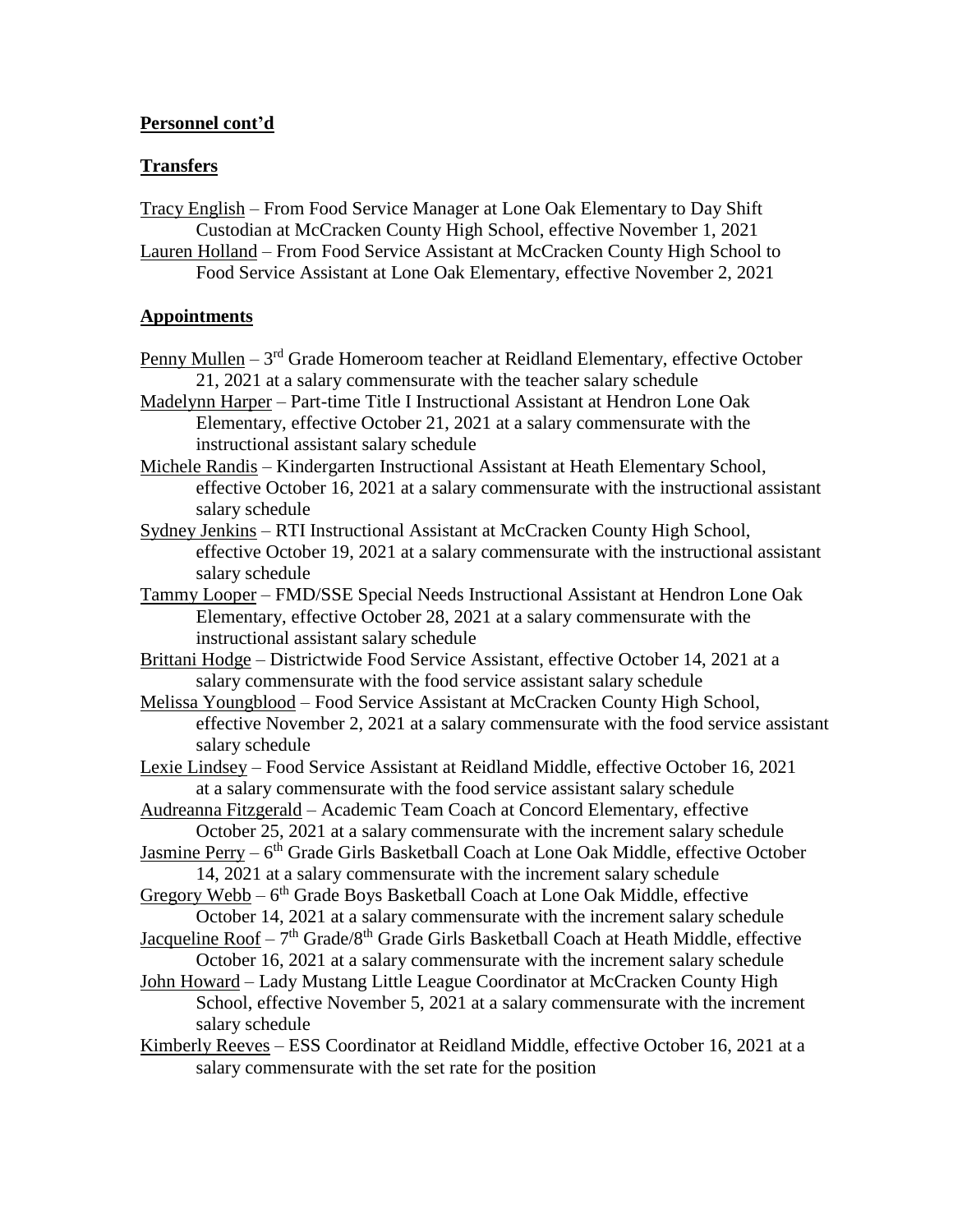# **Appointments cont'd**

Tara Hite – Professional Development Coordinator at Reidland Middle, effective October 16, 2021 at a salary commensurate with the set rate for the position 21<sup>st</sup> CCLC Before/After School Instructional Assistant – Sara Booher (Heath Elementary) 21<sup>st</sup> CCLC Before/After School Student Worker – Emily Carter, Carson Sullivan (Reidland Elementary) 21<sup>st</sup> CCLC After School Certified Tutor – Haley Rackley, Patricia Futrell (Heath Elementary) Certified Tutors – Ashley Green, Crystal Joyce, Kim Green (Lone Oak Elementary); Jennifer Tucker (MCHS) Child Care Workers – Allison Taylor (Lone Oak Elementary Little Acorns); Briah Cook (Lone Oak Intermediate Morning/Afternoon Chill) Substitute Staff Support Secretary – Kayla Hays Substitute Food Service Assistant – Sara Stratton Substitute Teachers – Alissa Cunningham, Rosa Gonzalez, Dana Swadley, Rhonda Wagoner, Amanda Hines

# **SUPERINTENDENT REPORT**

The Superintendent presented a report on district activities, as well as, updated data related to COVID.

# **BOARD OF EDUCATION REPORT**

No report was presented.

# **CONSENT AGENDA** - 82

Motion made by Kelly Walker and seconded by Steve Shelby that items listed on the Consent Agenda be approved. Motion carried.

Approval of the Submission of a State Farm Good Neighbor Grant on behalf of Hendron Lone Oak Elementary

Approved the submission of a State Farm Good Neighbor grant.

Approval of the Receipt of a Carson-Myre Grant on behalf of Lone Oak Middle School

Approved the receipt of a Carson-Myre grant.

Memorandum of Agreement with University of Kentucky

Approved the Memorandum of Agreement with University of Kentucky for student teaching and clinical practice for the 2021-2022 school year.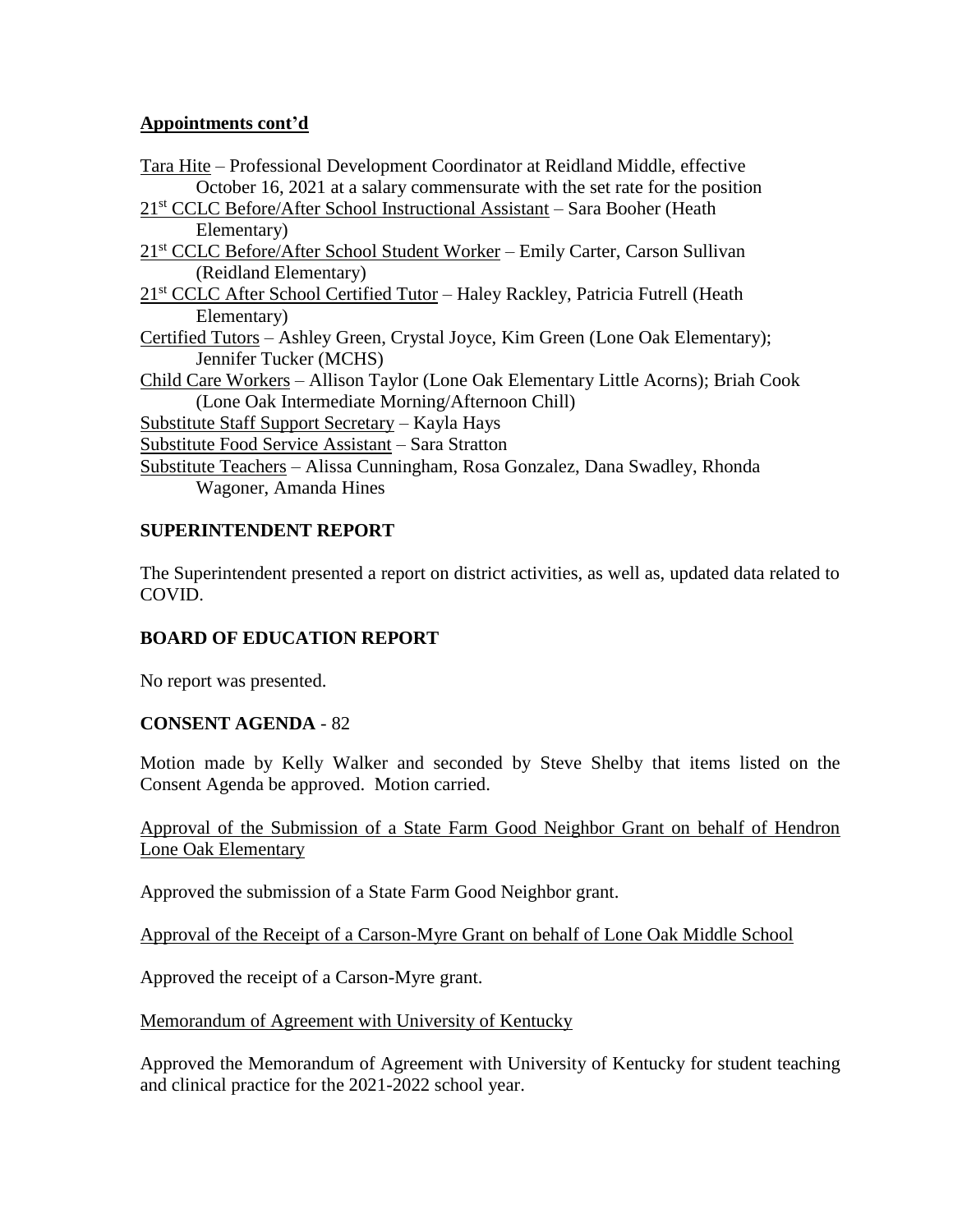# **Consent Agenda cont'd**

#### Memorandum of Agreement with West Kentucky Community and Technical College

Approved the Memorandum of Agreement with West Kentucky Community and Technical College for dual credit opportunities.

## KETS (Kentucky Education Technology System) – 1<sup>st</sup> Offer of Assistance FY2022

Approved accepting the offer of assistance and match equally with Board funds at the present time.

MCPS Section 504 Procedures Revised 2021

Approved MCPS Section 504 Procedures, updated for 2021.

Request for Use of School Property

Approved the requests for use of school property, as presented.

Superintendent and Treasurer Financial Report

Reported on the monthly expenses from the Superintendent's and Treasurer's budgets.

Educational Field Trips

Approved the educational field trips as listed.

| <b>SCHOOL</b>           | <b>ORGANIZATION</b> | <b>DESTINATION</b> | <b>DATES</b>    |
|-------------------------|---------------------|--------------------|-----------------|
|                         |                     |                    |                 |
| <b>MCHS</b>             | Coed Cheer          | Winchester, KY     | $12/10 - 12/11$ |
| <b>Heath Elementary</b> | $2nd$ Grade         | Union City, TN     | 12/13           |
| <b>MCHS</b>             | Coed Cheer          | Orlando, FL        | $2/9 - 2/14$    |
| <b>MCHS</b>             | Softball            | Pensacola, FL      | $4/2 - 4/9$     |

### **PRIOR APPROVAL**

| <b>ORGANIZATION</b>  | <b>DESTINATION</b> | <b>DATES</b>                                                        |
|----------------------|--------------------|---------------------------------------------------------------------|
|                      |                    |                                                                     |
| <b>Cross Country</b> |                    | $10/29 - 10/30$                                                     |
| Band                 |                    | $10/30 - 10/31$                                                     |
| <b>FFA</b>           |                    | 11/4                                                                |
| <b>FFA</b>           |                    | 11/6                                                                |
|                      |                    | Lexington, KY<br>Lexington, KY<br>Hardinsburg, KY<br>Beaver Dam, KY |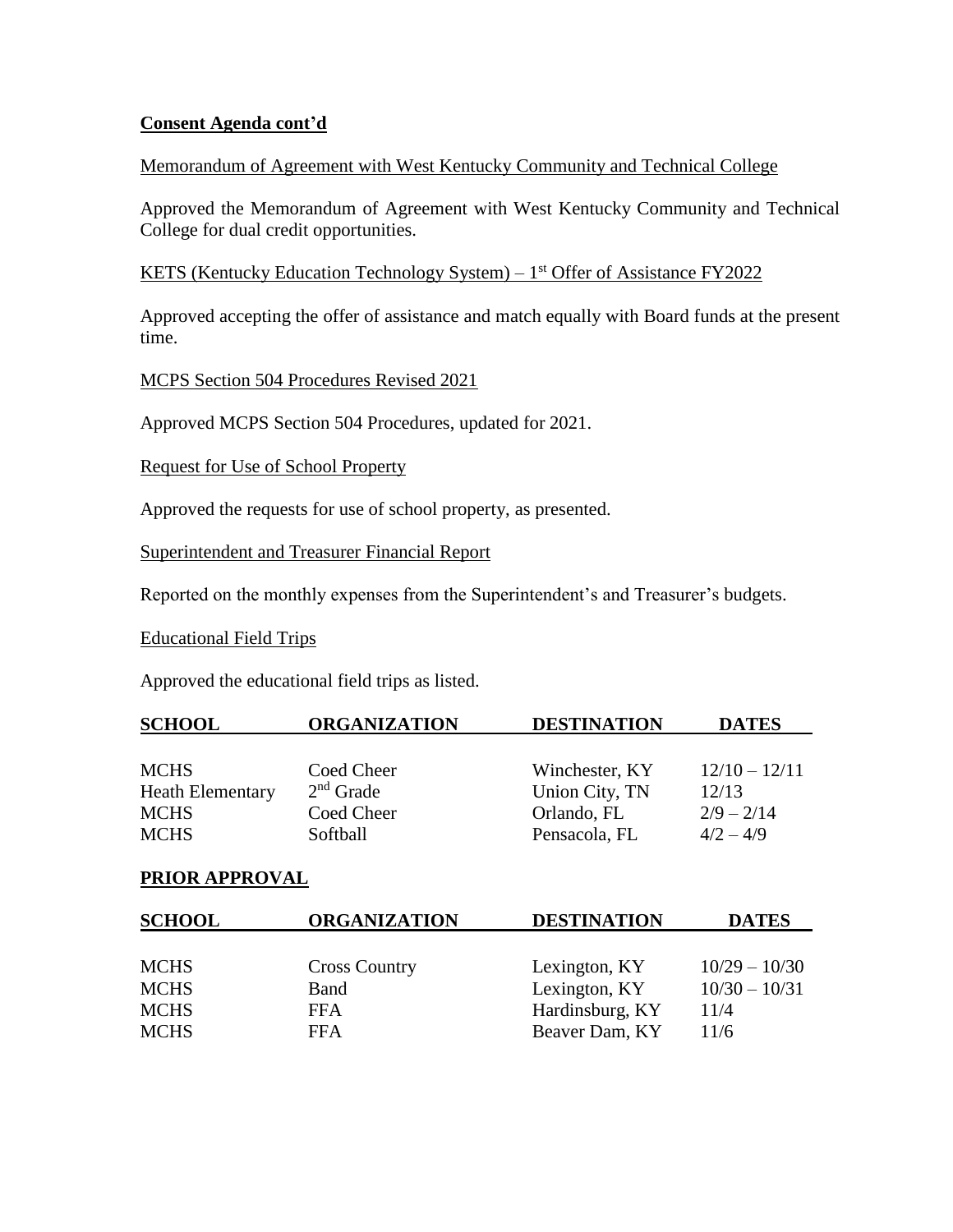# **Consent Agenda cont'd**

# Schoolwide Fundraising Requests

Approved the schoolwide fundraising requests as listed.

| <b>SCHOOL</b>       | <b>GROUP</b> | <b>PROJECT</b>   | <b>DATES</b>  |
|---------------------|--------------|------------------|---------------|
| Lone Oak Elementary | <b>PTO</b>   | Santa's Workshop | $12/6 - 12/9$ |
| PRIOR APPROVAL      |              |                  |               |
|                     |              |                  |               |
| <b>SCHOOL</b>       | <b>GROUP</b> | <b>PROJECT</b>   | <b>DATES</b>  |

Leave of Absence

Approved the following leaves of absence:

| Sherri Doom – medical leave of absence, effective October 15, 2021 and extending       |
|----------------------------------------------------------------------------------------|
| through October 27, 2021                                                               |
| Christina Looper – maternity leave of absence, effective September 20, 2021 and        |
| extending through November 29, 2021                                                    |
| Shauna Harris – leave of absence, effective October $11 - 15$ , 2021                   |
| Jessica Harned – medical leave of absence, effective October 11, 2021 and extending    |
| until further notice                                                                   |
| Elizabeth Davison – medical leave of absence, effective October 15, 2021 and extending |
| through October 25, 2021                                                               |
| Regina Nutt – extension of medical leave of absence (workers' comp) extending through  |
| November 18, 2021                                                                      |
| Katherine Allen – medical leave of absence, effective October 19, 2021 and extending   |
| through November 22, 2021                                                              |
| Kirksee Snider – medical leave of absence, effective September 16, 2021, September 20, |
| 2021 through October 1, 2021, and October 13, 2021                                     |
| Kelsey Bivens – medical leave of absence, effective October 22, 2021 and extending     |
| through November 8, 2021                                                               |
| Erica Parrott – maternity leave of absence, effective January 20, 2022 and extending   |
| through March 14, 2022                                                                 |
| Elizabeth Harned – medical leave of absence, effective August 30, 2021 and extending   |
| through October 11, 2021                                                               |
|                                                                                        |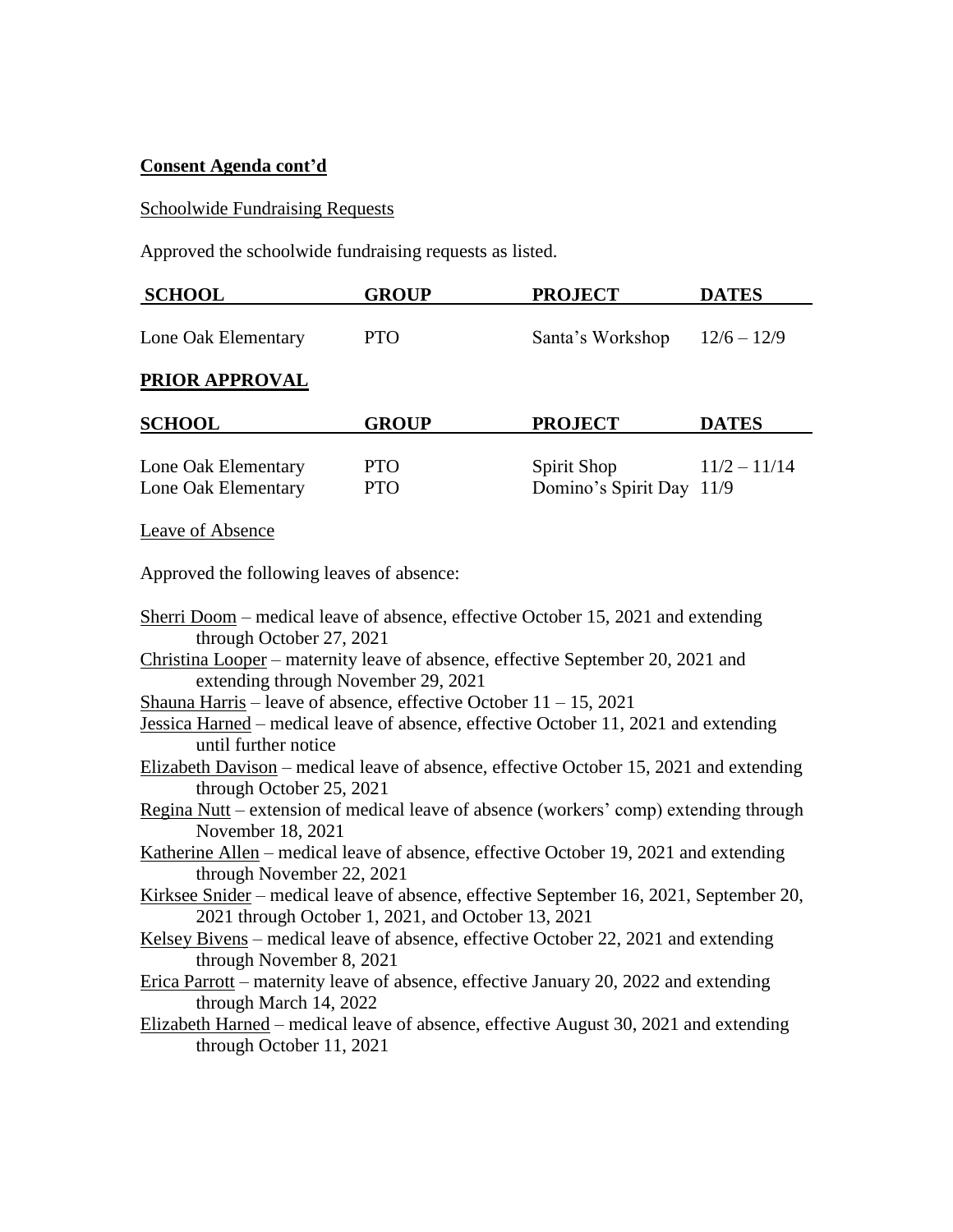# **Leave of Absence cont'd**

## **Pre-Approved Leave of Absence**

# **2021**

Christina Looper – September 8 – 17 Tammy Patterson – September  $14 - 17$ , September  $20 - 22$ Sara Booher – September  $2-3$ , September  $7-10$ Amy Burnett – September 3, September 7 – 10 Alona Wheeler – August  $16 - 17$ , August  $19 - 20$ , August  $23 - 27$ , August  $30 - 31$ , September 1 - 3 Alicia Brophy – September  $2 - 3$ , September  $7 - 10$ Karla Lindsey – August  $30 - 31$ , September  $1 - 3$ Denise Perrin – September 7 – 10, September 13 – 14 Elizabeth Harned – August  $16 - 27$ 

# **2022 GOVERNOR'S SCHOLARS SELECTION COMMITTEE MEMBER**

Appointed Alice Shemwell to serve as the Board of Education member on the 2022 Governor's Scholars Selection Committee.

# **SCHOOL CALENDAR FOR 2022-2023 – FIRST READING**

Presented the 2022-2023 school calendar as a first reading.

# **REQUEST APPROVAL OF THE HEATH MIDDLE SCHOOL GYMNASIUM HVAC CONSTRUCTION DOCUMENTS** - 83

Motion made by Steve Shelby and seconded by Tiffany Watson to approve the Heath Middle School gymnasium HVAC construction documents for submittal to the Division of Facilities Management. Motion carried.

# **REQUEST FOR PERMISSION TO APPROVE ADVERTISING FOR BIDS FOR THE PROPOSED HEATH MIDDLE SCHOOL GYMNASIUM HVAC PROJECT** - 84

Motion made by Kelly Walker and seconded by Steve Shelby to approve granting permission to advertise for bids the proposed Heath Middle School gymnasium HVAC project. Motion carried.

# **REQUEST APPROVAL OF THE REIDLAND MIDDLE SCHOOL GYMNASIUM HVAC CONSTRUCTION DOCUMENTS** - 85

Motion made by Alice Shemwell and seconded by Tiffany Watson to approve the Reidland Middle School gymnasium HVAC construction documents for submittal to the Division of Facilities Management. Motion carried.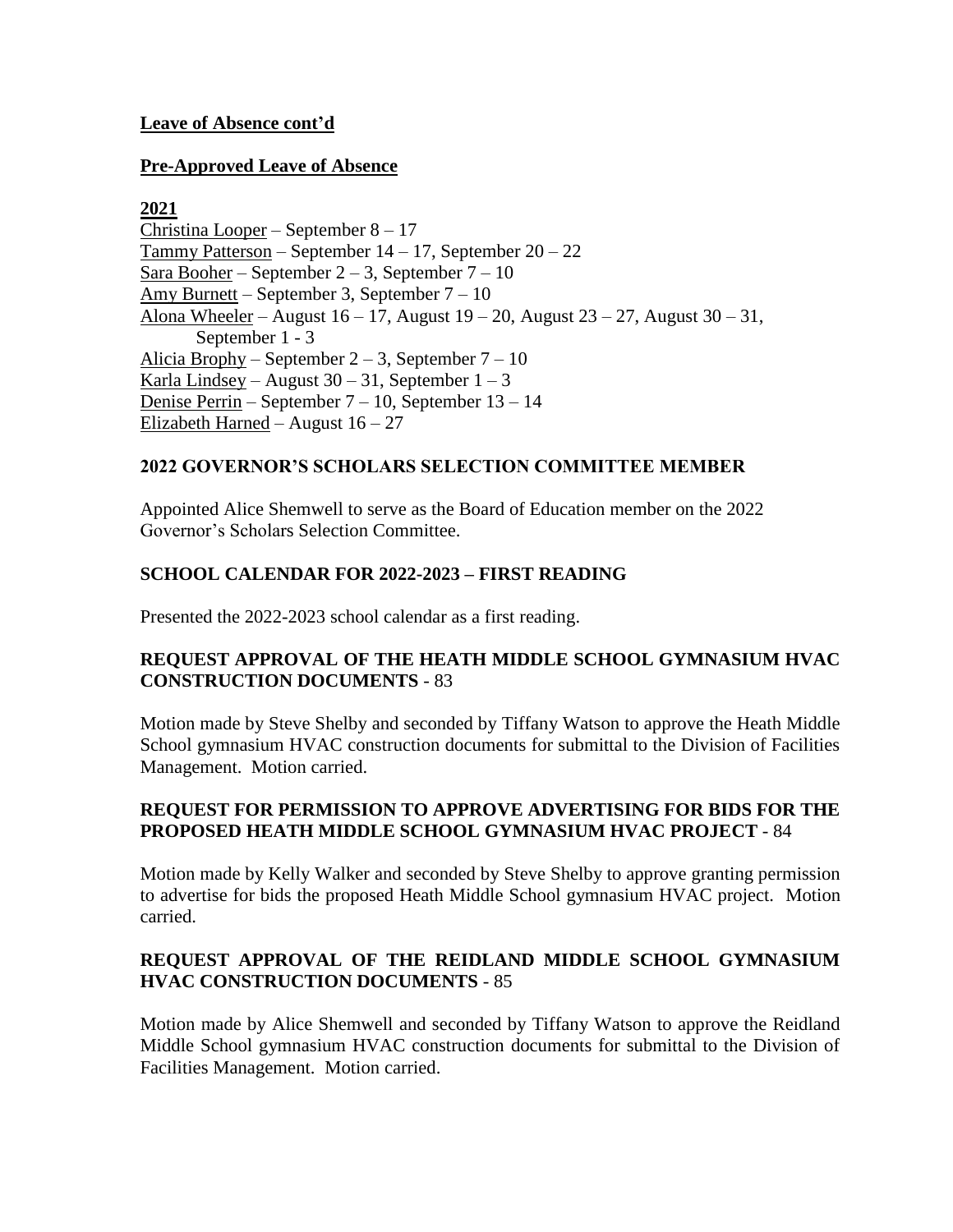# **REQUEST FOR PERMISSION TO APPROVE ADVERTISING FOR BIDS FOR THE PROPOSED REIDLAND MIDDLE SCHOOL GYMNASIUM HVAC PROJECT** - 86

Motion made by Steve Shelby and seconded by Kelly Walker to approve granting permission to advertise for bids the proposed Reidland Middle School gymnasium HVAC project. Motion carried.

# **REQUEST APPROVAL OF THE OLD LONE OAK MIDDLE SCHOOL TO LONE OAK INTERMEDIATE SCHOOL RENOVATION DESIGN DEVELOPMENT DOCUMENTS** - 87

Motion made by Kelly Walker and seconded by Steve Shelby to approve the old Lone Oak Middle School to Lone Oak Intermediate School renovation design development documents for submittal to the Division of Facilities Management. Motion carried.

# **REQUEST FOR PERMISSION TO APPROVE ADVERTISING FOR BIDS FOR THE PROPOSED LONE OAK MIDDLE SCHOOL TO LONE OAK INTERMEDIATE SCHOOL RENOVATION PROJECT** - 88

Motion made by Tiffany Watson and seconded by Alice Shemwell to approve granting permission to advertise for bids the proposed Lone Oak Middle School to Lone Oak Intermediate School renovation project. Motion carried.

# **REQUEST APPROVAL OF THE HEATH MIDDLE SCHOOL AUDITORIUM HVAC BG-1 DOCUMENTS** - 89

Motion made by Steve Shelby and seconded by Tiffany Watson to approve the Heath Middle School Auditorium HVAC BG-1 documents for submittal to the Division of Facilities Management. Motion carried.

# **REQUEST FOR PERMISSION TO ENTER INTO A CONTRACT WITH MARCUM ENGINEERING FOR THE HEATH MIDDLE SCHOOL AUDITORIUM HVAC PROJECT** - 90

Motion made by Kelly Walker and seconded by Steve Shelby to approve entering into a contract with Marcum Engineering for the Heath Middle School Auditorium HVAC project. Motion carried.

### **ORDERS OF THE TREASURER** - 91

Motion made by Steve Shelby and seconded by Tiffany Watson that the Orders of the Treasurer for payment of bills be approved and payment be authorized. Motion carried.